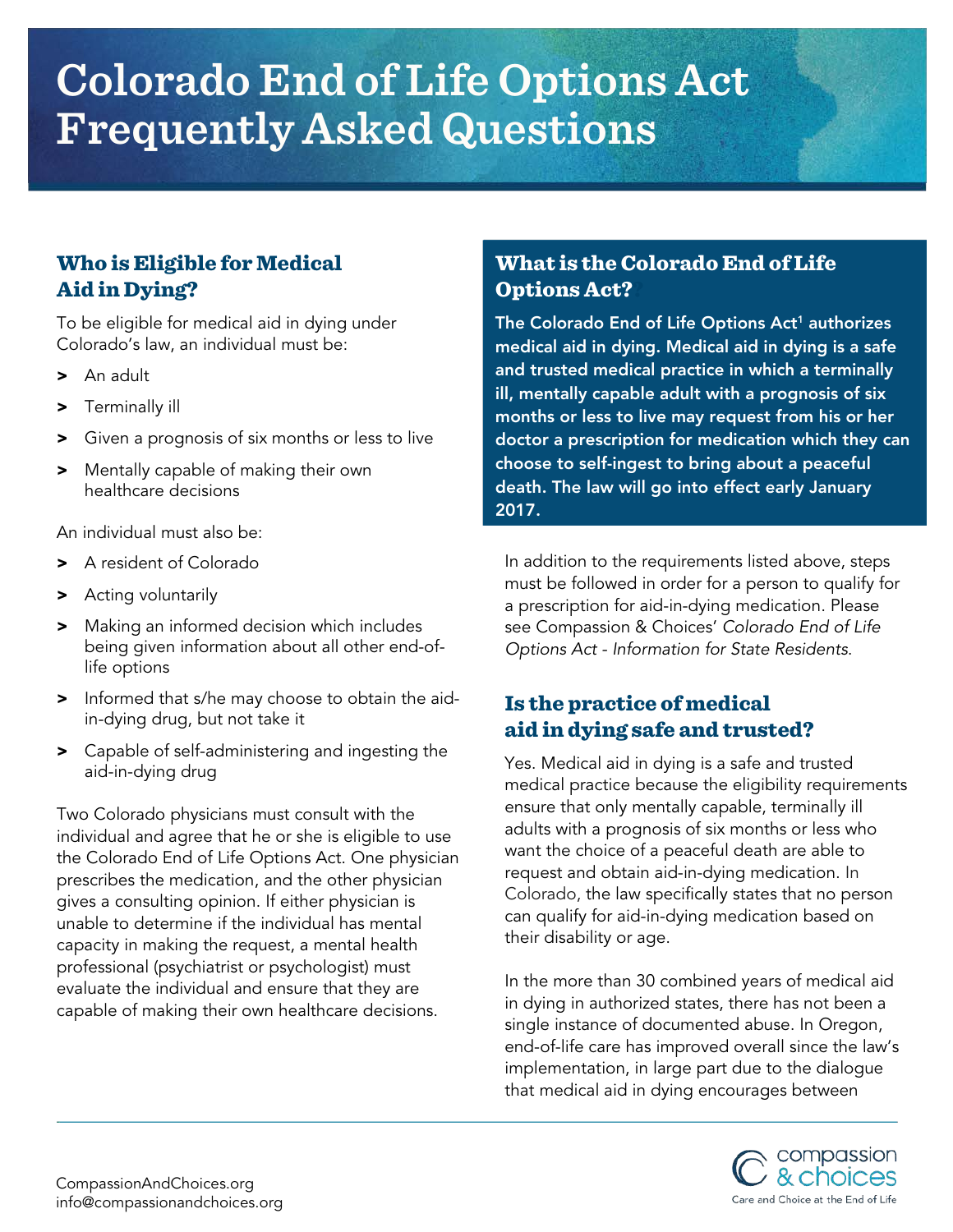people and their doctors. Hospice referrals are up, as is the use of palliative care. Oregon now has one of the lowest rates of in-hospital deaths and the highest rates of at-home deaths in the nation, and violent suicide among hospice patients has virtually disappeared. Almost two decades of rigorously observed and documented experience in Oregon shows us the law has worked as intended, with none of the problems opponents had predicted.

#### How does the public feel about medical aid in dying?

The American public consistently supports medical aid in dying by large majorities in independent national and state surveys. Polling outlets such as Gallup (69% support in May 2016)<sup>2</sup> and Harris (74% support in November 2014)<sup>3</sup> both report strong support for medical aid in dying.

#### How does the medical profession feel about medical aid in dying?

A 2014 Medscape survey of 17,000 doctors representing 28 medical specialties demonstrated that a majority of physicians (54% vs. 31%) support a terminally ill patient's decision to end their life.<sup>4</sup>

#### What can I do tomake sure my doctor will support me if I ever want to access medical aid in dying?

Ask your doctor and medical providers now whether they will support your end-of-life choices, including medical aid in dying. This will encourage your medical providers to listen to your priorities and become prepared to provide you with the treatment you may want in the future. If your medical providers are unable or unwilling to support your end-of-life choices, you have the option to change your care to a healthcare team that puts your wishes first.

#### My doctors want to better understand medical aid in dying; where can they learn more?

Doctors can call Compassion & Choices' Doc2Doc consultation line at 800-247-7421 for a free, confidential consultation and information on end-oflife care with our medical directors who have extensive medical aid-in-dying experience.

#### How long does the process take to request and obtain the aid-in-dying medication?

The process to request and obtain aid-in-dying medication can be a lengthy one (and may not be successful) if you do not have a supportive healthcare team. The average length of time is between 15 days to three months and requires at least two doctor visits. Therefore, it is very important for individuals who may want to access the law to talk to their doctors early.

# Where can I find the necessary forms?

The State Department of Health will be uploading information and forms to its website as soon as the law becomes effective in January 2017.

#### Are there other resources available to learn more about medical aid in dying?

You can visit

[www.compassionandchoices.org/colorado](http://www.compassionandchoices.org/colorado) for more information and resources.